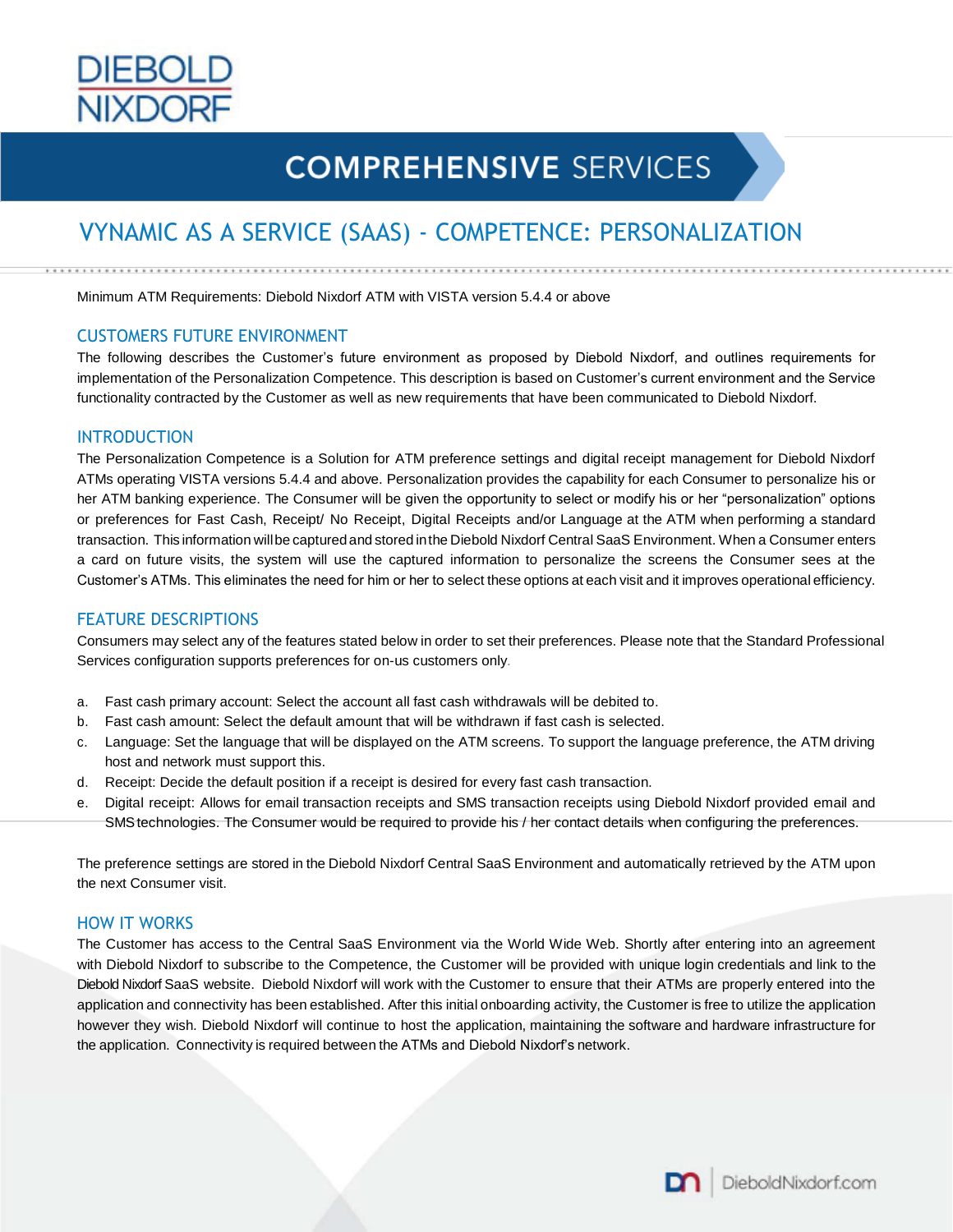

# **CONNECTIVITY**

Connectivity is required between the ATMs and Diebold Nixdorf's network. The following connectivity options will be implemented:

- VPN Managed VPN HW/SW is provided by Diebold Nixdorf and the Customer is billed by Diebold Nixdorf
	- o to Customer's wide-area network or directly to each ATM

# INITIAL SETUP

A Diebold Nixdorf Professional Services Systems Engineer is required to configure the ATM and assist with the installation and validation of the ATMs. This Professional Services engagement is to be contracted under a separate Statement of Work (PSSOW).

# IMPLEMENTATION PROJECT – DIEBOLD NIXDORF RESPONSIBILITIES

The implementation project includes the following Managed Services responsibilities:

- a. Project Management
- b. Completing specification information– gathering required configuration information and putting it into the proper format
- c. Configuring the System for the option(s) contracted for
	- Define Customer ATMs in the Diebold Nixdorf Central SaaS Environment
	- Validate that the Solution can connect to each ATM
- d. Configure Customer user access
- e. Connectivity support and certification
- f. Diebold Nixdorf Managed VPN communication support/configuration
	- Procuring, configuring and shipping router(s) to address provided by Customer
	- Configuring Diebold Nixdorf internal network infrastructure to facilitate communication between the VPN and the Diebold Nixdorf server
- g. Engaging Professional Services for ATM Agent configuration and verification, and Customer training
- h. Coordinating implementation and validation testing of system configuration on first ATM with Diebold Nixdorf SE and/or Customer
- i. Scheduling the Diebold Nixdorf technicians for site visits to configure the ATMs as required
- j. Training on the use of Client Services and Help Desk
- k. Change Request (AMC) Process provided to Customer for future use (Adds, Moves, Changes)
- l. Billing setup and validation

The implementation project may also include certain Professional Services responsibilities as defined in a Professional Services Statement of Work (PSSOW).

# IMPLEMENTATION PROJECT – CUSTOMER RESPONSIBILITIES

The Customer is responsible for the following as requested during the project:

- a. Provide the following information:
	- Primary contact person (Customer's project manager)
	- Primary SaaS account holder (Customer's name and email address to be used to send application credentials)
	- ATM site information
	- Two contacts for networking connectivity support
	- IP addresses of current ATM network
- b. Design of all ATM screen and content as applicable and procuring all rights and authorizations necessary for use of content.
- c. Provide initial screens to be used for validation of the Service on each ATM
- d. Assist Diebold Nixdorf with any host/network content issues

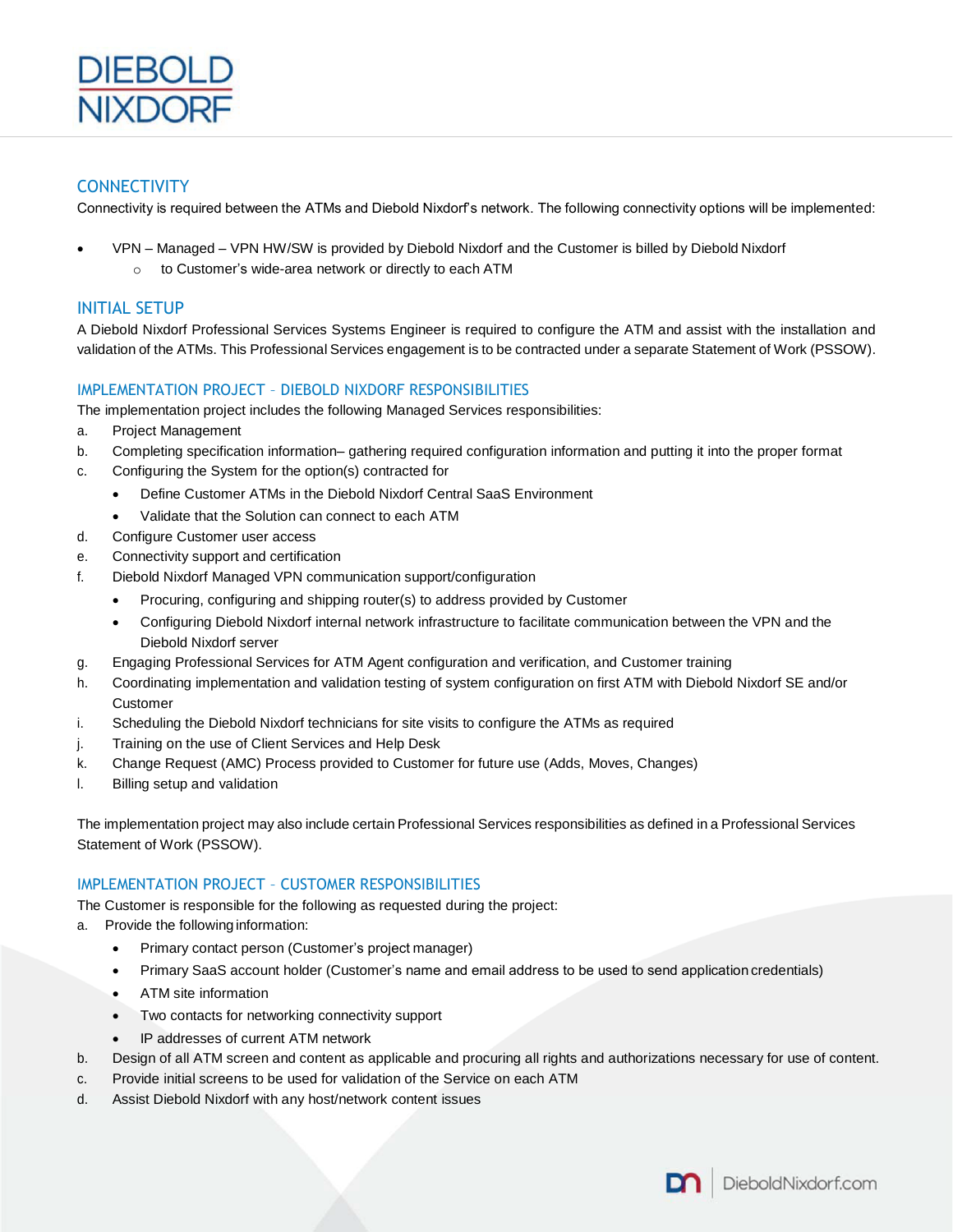

- e. Perform standard ATM transactions and review for accuracy
- f. Provide personnel to be trained in an environment away from their normal duties
	- Training schedules must be coordinated with Diebold Nixdorf Systems Engineer for Screen Design and User Interface. Training to be done on-site or via teleconference or web-based meeting.
- g. Notify Diebold Nixdorf Project Manager of any changes to the scope of the implementation project in writing
- h. Supply and stage all related hardware & software for this project not specified on the purchase agreements
- i. Conduct and approve all final UAT testing prior to rolling systems to production
- j. Provide a full set of test cards to facilitate DN testing

Customer acknowledges and accepts that:

- a. Any hardware, software, information or data not available may delay the timetable for the project
- b. Diebold Nixdorf relies on immediate clarification and resolution regarding the integrity of data/information supplied to Diebold Nixdorf.
- c. If the project is dependent upon the availability of certain hardware, software, data or documentation, Customer agrees to cause those items to be available, installed, configured and operational in advance of commencement of the Services.
- d. Providing contributions later than mentioned above may affect project timeline and project costs. In such case Project Manager will initiate negotiation about the impact on project plan and project price

Customer is responsible for:

- 1. Additional fees for work outside of the scope of these service descriptions.
- 2. Additional fees for any work completed outside of the standard installation and testing days of normal business hours, 8 am – 5 pm, M-F, excluding Holidays. Hours outside of this time frame will be quoted and billed separately.

# OUT OF SCOPE

- a. Customizations not included and outlined in this original Scope ofWork.
- b. Modifications which may be necessary due to network requirements.
- c. Requests to support additional content outside the limitations stated for the contracted options as defined in this SOW
- d. Effort expended by Diebold Nixdorf towards the completion of the SOW due to failure of the Customer, or its agents, to carry out the terms of the SOW, and is not the fault of Diebold Nixdorf, will be billed on a time and material basis.
- e. Troubleshooting problems of any nature that are outside the hardware and software provided or specified.
- f. Certification testing required by Customer's ATM host processor, network or card issuers.
- Delays caused by Customer or their third party vendors that extend the project timeline, shall not cause Diebold Nixdorf to be penalized. (If penalty clause is in effect.)
- h. Diebold Nixdorf is not responsible for the consequences of inaccurate information provided by Customer.

The project manager will work with the Customer, Diebold Nixdorf resources and third-party resources (typically Telecomm and Host providers) as identified in the Statement of Work, to provide a mutually agreed upon project plan. Responsible representatives from the Customer, Diebold Nixdorf and third- party resources will be required to participate in scheduled meetings and to respond to requests for information in a timely manner. The Customer is responsible for ensuring that any required third-party that they have a contract with is participating as needed. Failure to provide information in a timely manner, as identified by the project manager, the project plan and project meetings may impact the timely implementation of the project. Diebold Nixdorf cannot guarantee that the project will be completed by a specified date, but will work with the Customer and all required resources to jointly agree on conversion dates.